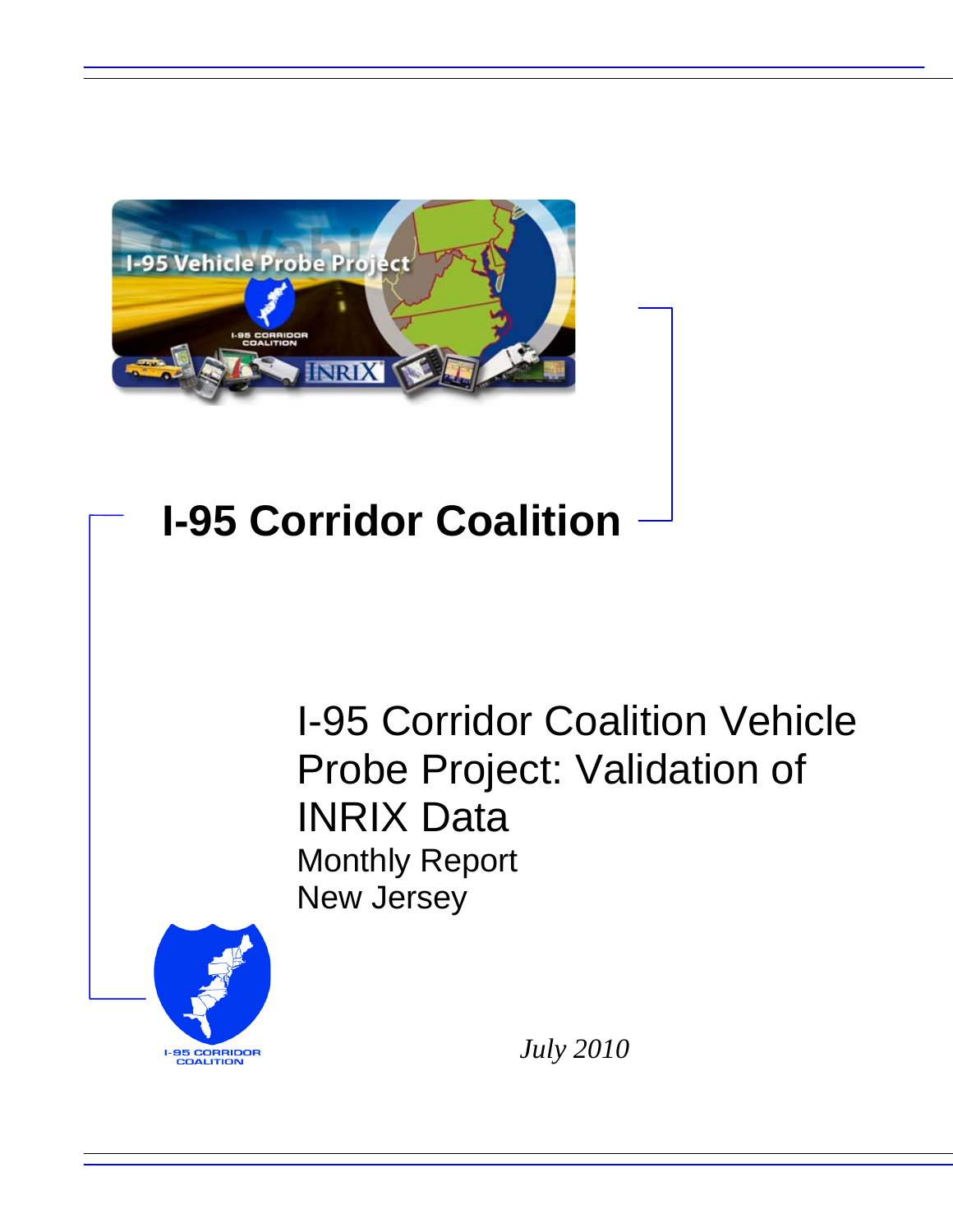# **I-95 CORRIDOR COALITION VEHICLE PROBE PROJECT: VALIDATION OF INRIX DATA JULY 2010**

# *Monthly Report*

*Prepared for:*

I-95 Corridor Coalition

*Sponsored by:*

I-95 Corridor Coalition

*Prepared by:*

Ali Haghani, Masoud Hamedi, Kaveh Farokhi Sadabadi University of Maryland, College Park

*Acknowledgements:*

The research team would like to express its gratitude for the assistance it received from the state highway officials in Delaware, Maryland, New Jersey, North Carolina, Virginia, and Pennsylvania during the course of this study. Their effort was instrumental during the data collection phase of the project. This report would not have been completed without their help.

*July 2010*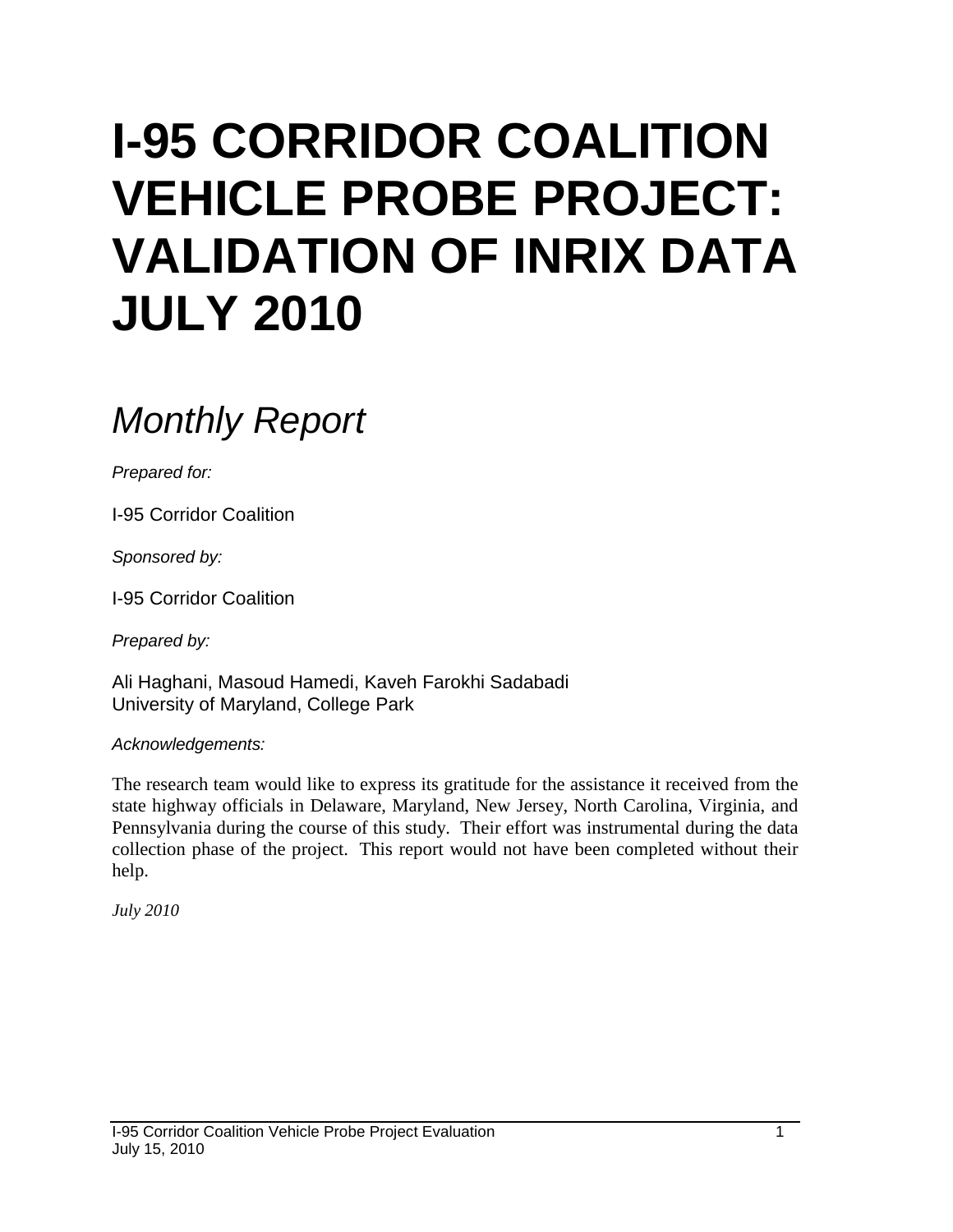# **Evaluation Results for the State of New Jersey**

### *Executive Summary*

Travel time samples were collected in New Jersey along approximately 13 freeway miles including a mile-long ramp segment for one week from Tuesday, May 25, 2010 through Thursday, June 2, 2010 and compared with travel time and speed data reported by INRIX as part of the I-95 Vehicle Probe project. The validation data below represents approximately 1350 hours of observations along seven freeway TMC segments, totaling nearly 12 miles.

ES Table 1, below summarizes the results of the comparison between the validation data and the INRIX data for freeway segments for the same period. As shown, both the average absolute speed error and speed error bias were within specification for all speed bins. Even when errors are measured against the mean (as opposed to the SEM band), INRIX data quality is within specification.

|            | <b>ES Table 1 - New Jersey Evaluation Summary</b>                                              |                                                           |                         |                        |                     |                    |  |  |  |  |  |
|------------|------------------------------------------------------------------------------------------------|-----------------------------------------------------------|-------------------------|------------------------|---------------------|--------------------|--|--|--|--|--|
|            |                                                                                                | <b>Absolute Speed Error</b><br>$(\langle 10 \text{ mph})$ | <b>Speed Error Bias</b> | $\left($ $\leq$ 5 mph) | Number of           | Hours of           |  |  |  |  |  |
|            | <b>Speed</b><br>Comparison<br>with SEM<br>Comparison                                           |                                                           | Comparison<br>with SEM  | Comparison             | 5 Minute<br>Samples | Data<br>Collection |  |  |  |  |  |
|            | with Mean<br>Band                                                                              |                                                           | Band                    | with Mean              |                     |                    |  |  |  |  |  |
| $0-30$ MPH | 3.20                                                                                           | 4.10                                                      | 1.70                    | 2.00                   | 872                 | 72.7               |  |  |  |  |  |
| 30-45 MPH  | 4.00                                                                                           | 6.20                                                      | 1.10                    | 1.90                   | 588                 | 49.0               |  |  |  |  |  |
| 45-60 MPH  | 1.70                                                                                           | 4.10                                                      | 0.20                    | 1.40                   | 2095                | 174.6              |  |  |  |  |  |
| $>60$ MPH  | 2.30                                                                                           | 4.90                                                      | $-2.10$                 | $-4.00$                | 12649               | 1054.1             |  |  |  |  |  |
| All Speeds | 2.33                                                                                           | 4.80                                                      | $-1.48$                 | $-2.76$                | 16204               | 1350.3             |  |  |  |  |  |
|            | Based upon data collected from May 25, 2010 through June 2, 2010 across 11.5 miles of roadway. |                                                           |                         |                        |                     |                    |  |  |  |  |  |

As part of the on-going validation process, vehicle probe data from each state is validated on a rotating basis. Since the inception of the validation process, data on roadways in the State of New Jersey were validated on six occasions: September/October 2008, April 2009, June 2009, September 2009, and October 2009, and May/June 2010. This represents more than 8100 hours of observations along nearly 150 miles of freeway segments in New Jersey. ES Table 2 provides a summary of the cumulative validation effort. As shown, the absolute average speed error is within specification for all speed bins. The speed error bias is within specification for the 45-60 MPH speed bin and the over 60 MPH speed bin.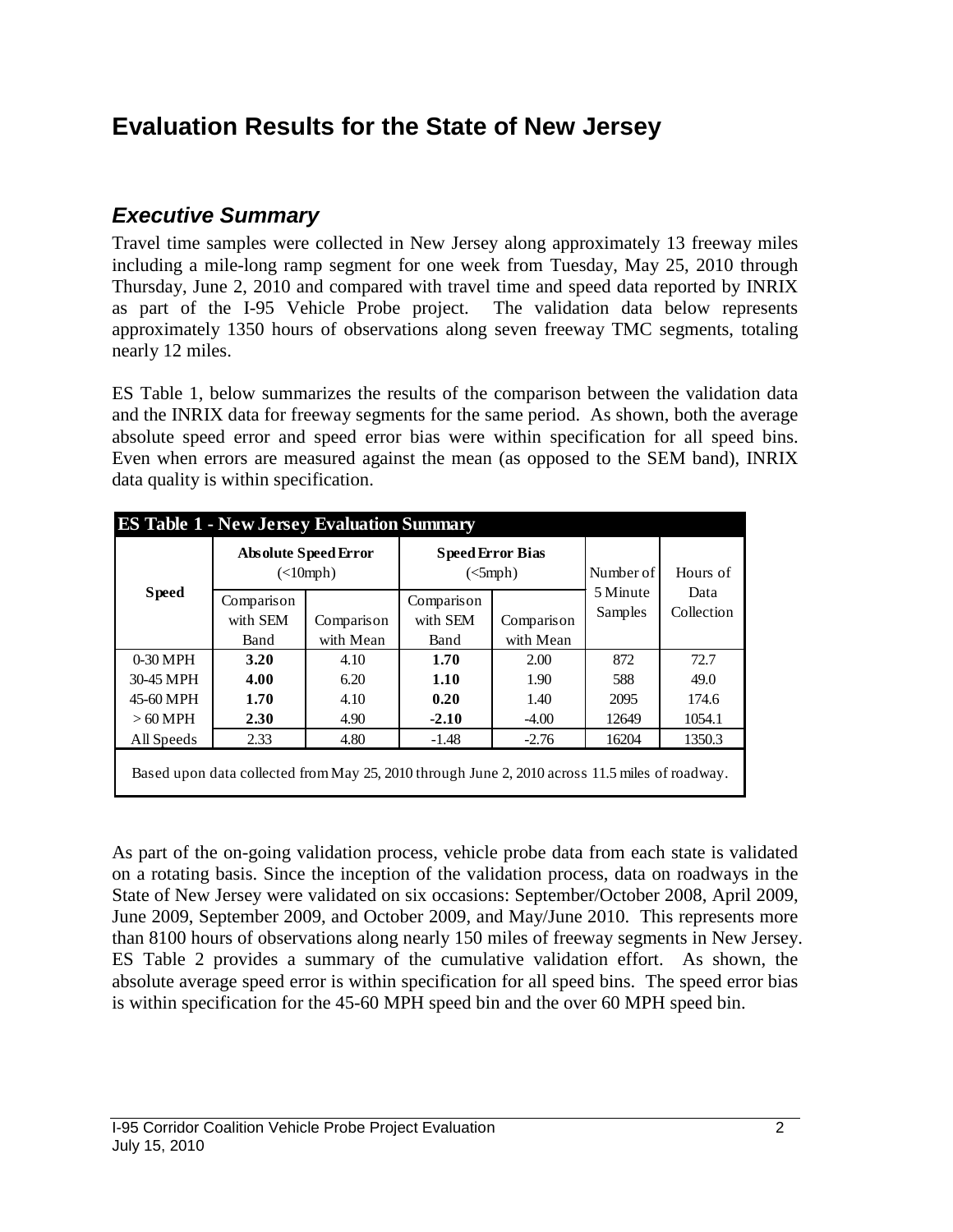|              | <b>ES Table 2 - New Jersey - Cummulative to Date</b> |                                                                    |            |                                                          |             |               |  |  |  |  |
|--------------|------------------------------------------------------|--------------------------------------------------------------------|------------|----------------------------------------------------------|-------------|---------------|--|--|--|--|
|              |                                                      | <b>Absolute Speed Error</b><br>$\left(\text{<}10\text{mph}\right)$ |            | <b>Speed Error Bias</b><br>$\left($ $\leq$ mph $\right)$ |             |               |  |  |  |  |
| <b>Speed</b> | Comparison                                           |                                                                    | Comparison |                                                          | Number of 5 |               |  |  |  |  |
|              | with SEM<br>Comparison                               |                                                                    | with SEM   | Comparison                                               | Minute      | Hours of Data |  |  |  |  |
|              | with Mean<br>Band                                    |                                                                    | Band       | with Mean                                                | Samples     | Collection    |  |  |  |  |
| $0-30$ MPH   | 7.88                                                 | 8.98                                                               | 5.56       | 6.02                                                     | 1911        | 159.3         |  |  |  |  |
| 30-45 MPH    | 9.14                                                 | 11.80                                                              | 5.93       | 7.36                                                     | 1424        | 118.7         |  |  |  |  |
| 45-60 MPH    | 2.84                                                 | 5.33                                                               | 0.78       | 2.00                                                     | 9700        | 808.3         |  |  |  |  |
| $>60$ MPH    | 2.71                                                 | 5.23                                                               | $-2.47$    | $-4.37$                                                  | 84496       | 7041.3        |  |  |  |  |
| All Speeds   | 2.92                                                 | 5.41                                                               | $-1.87$    | $-3.36$                                                  | 97531       | 8127.6        |  |  |  |  |
|              |                                                      |                                                                    |            |                                                          |             |               |  |  |  |  |

It should be noted that data from the freeway ramp segment was analyzed separately and not included in this analysis described above. In all speed bins, INRIX data collected on the ramp segment studied meets the data quality measures set forth in the contract. However, since the numbers of observations below 45 mph were minimal, the comparison results may not be a reliable indicator of anticipated data quality at slower speeds.

# *Data Collection*

Bluetooth sensor deployments in New Jersey started on Tuesday, May 25, 2010. The actual deployments in New Jersey were performed with the assistance of New Jersey Department of Transportation (NJDOT) personnel. Sensors remained in the same position until they were retrieved a week later on Thursday, June 2, 2010. This round of data collections in New Jersey was designed to cover segments of the highways along which both recurrent and non-recurrent congestions could be expected during both peak and off-peak periods.

Figure 1 presents snapshots of the roadway segments over which Bluetooth sensors were deployed in New Jersey. In this figure, red segments represent freeway segments while the blue segment is the single ramp segment selected for analysis in this round of validation.

Table 1 presents a list of specific TMC segments that were selected as the validation sample in New Jersey. These segments cover a total length of approximately 13 freeway miles including a mile long ramp segment. Since some TMC segments in this corridor are less than one mile long, when appropriate, consecutive TMC segments are combined to form path segments longer than one mile. In total, in this document results of validation performed on seven freeway segments are reported; five of which are standard TMC segments and the other two are path segments combined from multiple standard TMC segments. The coordinates of the locations at which the Bluetooth sensors were deployed throughout the state of New Jersey are highlighted in Table 2. It should be noted that the configuration of consecutive TMC segments is such that the endpoint of one TMC segment and the start point of the next TMC segment are overlapping, so one Bluetooth sensor in that location is covering both TMC segments.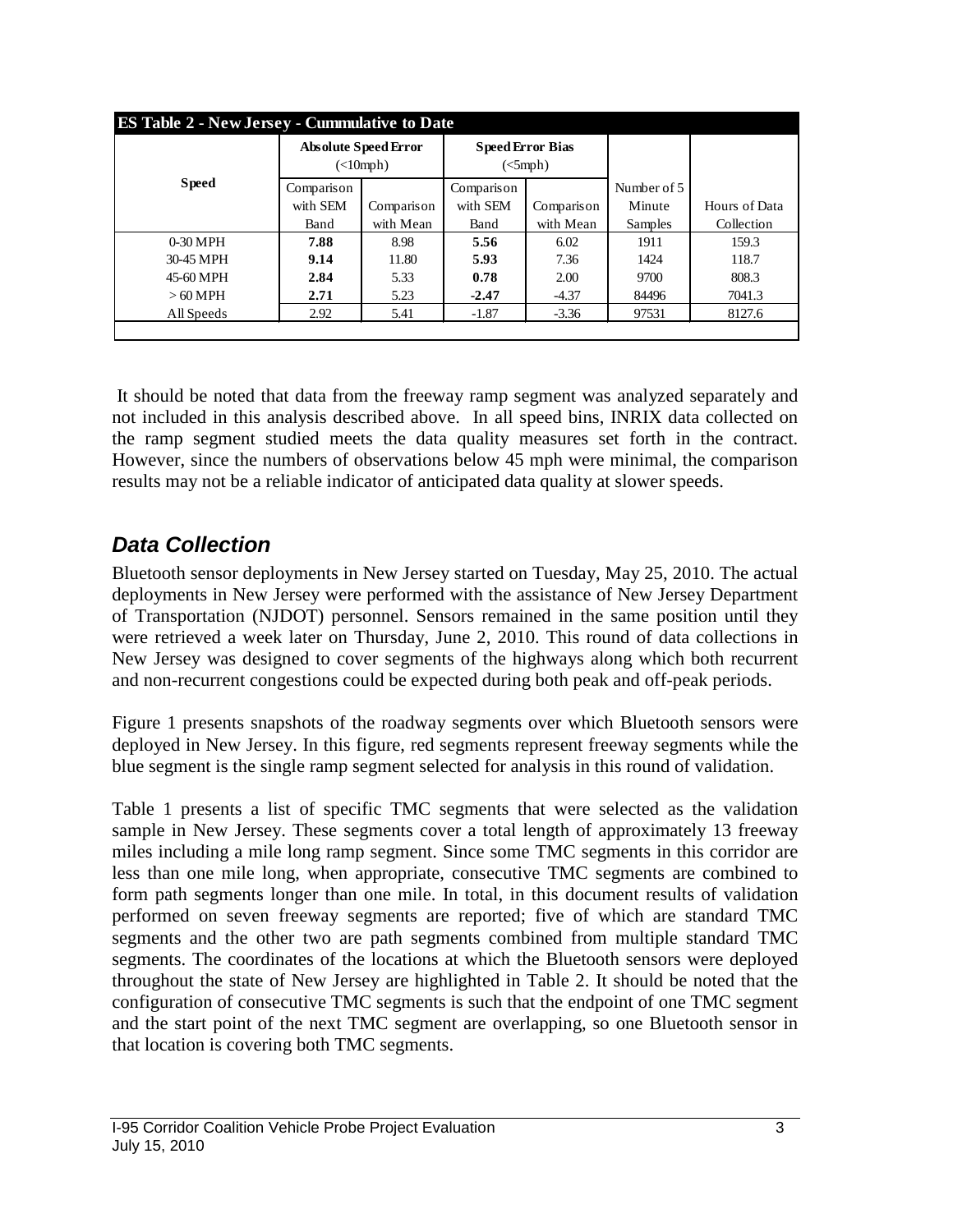Finally, Table 3 summarizes the segment definitions used in the validation process which also presents the distances that have been used in the estimation of Bluetooth speeds based on travel times. Details of the algorithm used to estimate equivalent path travel times based on INRIX feeds for individual TMC segment are provided in a separate report titled "Estimation of Travel Times for Multiple TMC Segments" (dated February 2010) and available on the I-95 Corridor Coalition website. This algorithm finds an equivalent INRIX travel time (and therefore travel speed) corresponding to each sample Bluetooth travel time observation on the path segment of interest.

### *Analysis of Results*

Table 4 summarizes the data quality measures obtained as a result of comparison between Bluetooth and all reported INRIX speeds. In all speed bins, INRIX data meets the data quality measures set forth in the contract when errors are measured as a distance from the 1.96 times the standard error band. In addition, when errors are measured as a distance from the mean, INRIX data quality is also deemed as satisfactory based on the same requirements.

It should be noted that while the total number of observations in the low speed bins across all TMC segments are reasonable, as Table 6 indicates, the number of observations in low speed bins for some individual TMC segments may be low.

Table 5 shows the percentage of the time intervals that fall within 5 mph of the SEM band and the mean for each speed bin for all TMC segments in New Jersey. Tables 6 and 7 present detailed data for individual TMC segments in New Jersey in similar format as Tables 4 and 5 respectively. Note that for some TMC segments in some speed bins the comparison results may not be reliable due to small number of observations.

Figures 2 and 3 show the overall speed error biases for different speed bins, and the average absolute speed errors for all validation segments in New Jersey, respectively. These figures correspond to Table 4.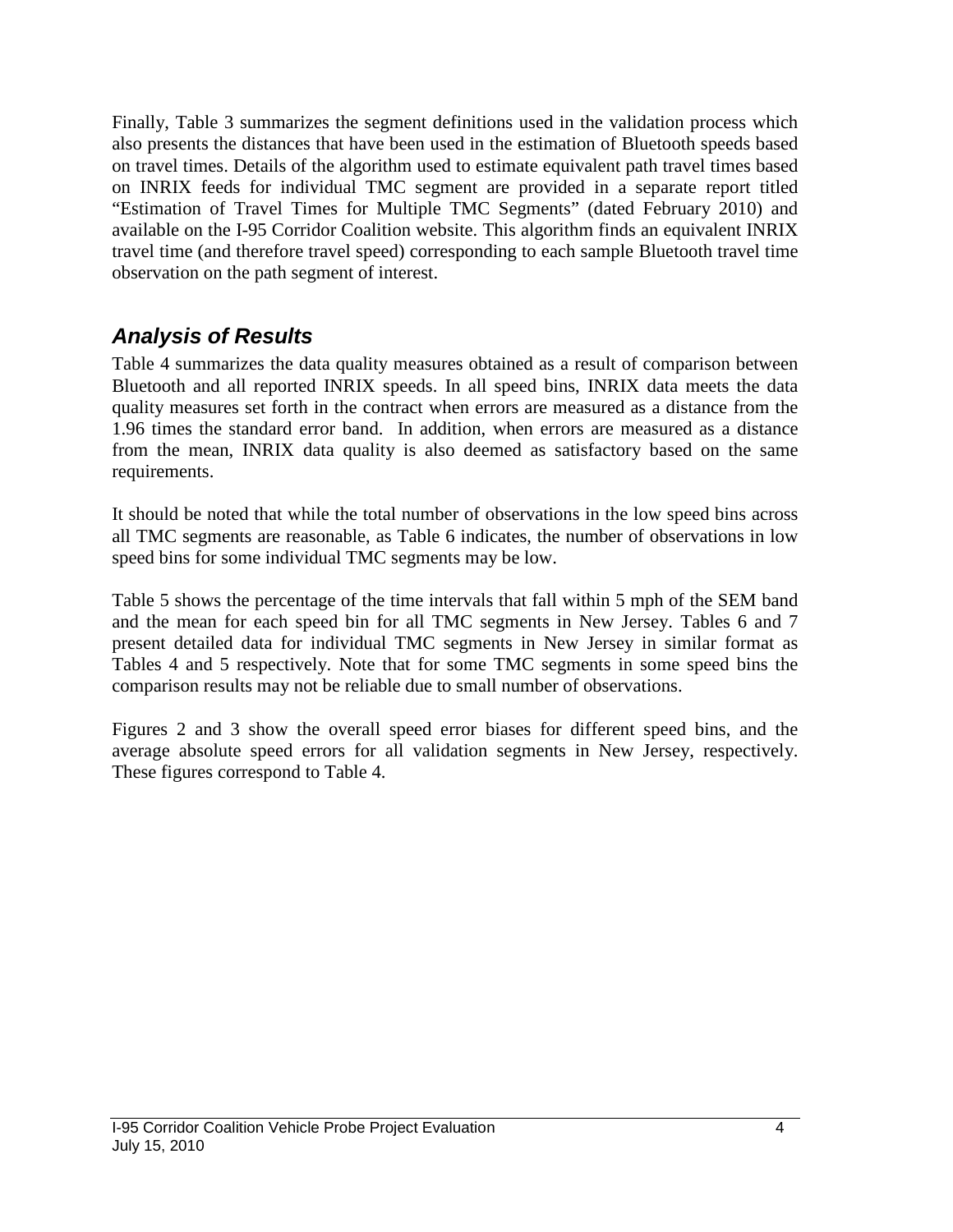

**Figure 1 TMC segments selected for validation in New Jersey**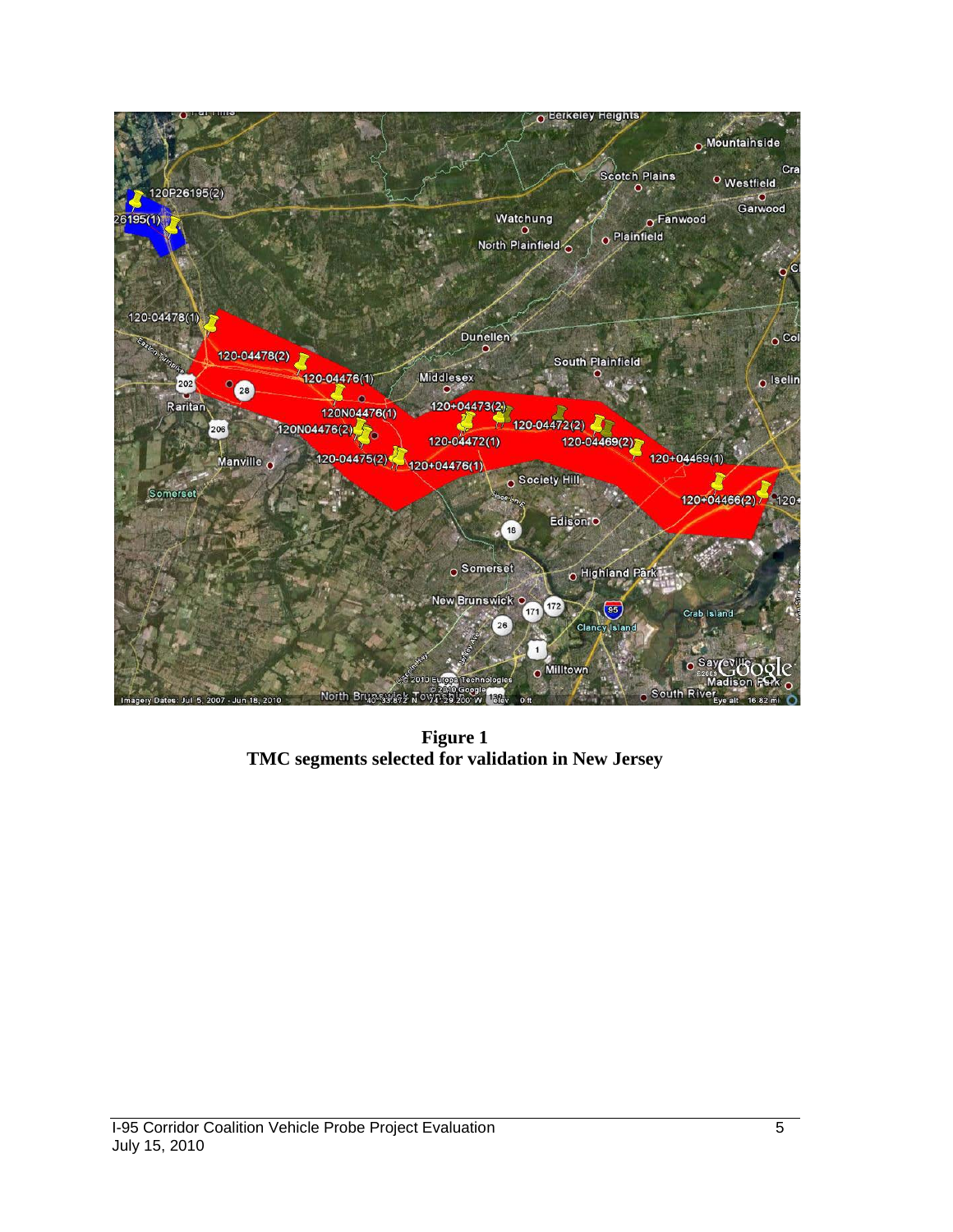|                |             |                |                                 |                                 |                  |                   | <b>LENGTH</b> |
|----------------|-------------|----------------|---------------------------------|---------------------------------|------------------|-------------------|---------------|
| <b>TYPE</b>    | TMC         | <b>HIGHWAY</b> | <b>STARTING AT</b>              | <b>ENDING AT</b>                | <b>COUNTY</b>    | <b>DIRECTION</b>  | (mile)        |
|                |             |                | WOODBRIDGE AVE/CO ROAD          |                                 |                  |                   |               |
| Freeway        | $120+04466$ | $I-287$        | 514                             | $US-1/EXIT1$                    | <b>MIDDLESEX</b> | <b>NORTHBOUND</b> | 1.3           |
|                |             |                | <b>CENTENNIAL</b>               | <b>CENTENNIAL</b>               |                  |                   |               |
| Freeway        | 120P04473   | $I-287$        | <b>AVE/POSSUMTOWN RD/EXIT 8</b> | <b>AVE/POSSUMTOWN RD/EXIT 8</b> | <b>MIDDLESEX</b> | <b>NORTHBOUND</b> | 0.3           |
|                |             |                | <b>CENTENNIAL</b>               |                                 |                  |                   |               |
| Freeway        | $120+04474$ | $I-287$        | <b>AVE/POSSUMTOWN RD/EXIT 8</b> | <b>RIVER RD/EXIT 9</b>          | <b>MIDDLESEX</b> | <b>NORTHBOUND</b> | 1.0           |
| Freeway        | 120P04474   | $I-287$        | <b>RIVER RD/EXIT 9</b>          | <b>RIVER RD/EXIT 9</b>          | <b>MIDDLESEX</b> | <b>NORTHBOUND</b> | 0.4           |
| Freeway        | $120+04475$ | $I-287$        | <b>RIVER RD/EXIT 9</b>          | <b>EASTON AVE/EXIT 10</b>       | <b>SOMERSET</b>  | <b>NORTHBOUND</b> | 0.1           |
| Freeway        | 120P04475   | $I-287$        | <b>EASTON AVE/EXIT 10</b>       | <b>EASTON AVE/EXIT 10</b>       | <b>SOMERSET</b>  | <b>NORTHBOUND</b> | 0.4           |
| Freeway        | $120+04476$ | $I-287$        | <b>EASTON AVE/EXIT 10</b>       | <b>WESTON CANAL RD/EXIT 12</b>  | <b>SOMERSET</b>  | <b>NORTHBOUND</b> | 1.1           |
| Freeway        | 120-04469   | $I-287$        | CR-501/NEW DURHAM RD/EXIT 3     | <b>DURHAM AVE/EXIT 4</b>        | <b>MIDDLESEX</b> | <b>SOUTHBOUND</b> | 1.2           |
| Freeway        | 120-04475   | $I-287$        | <b>RIVER RD/EXIT 9</b>          | <b>EASTON AVE/EXIT 10</b>       | <b>SOMERSET</b>  | <b>SOUTHBOUND</b> | 1.2           |
| <b>Freeway</b> | 120N04476   | $I-287$        | <b>WESTON CANAL RD/EXIT 12</b>  | <b>WESTON CANAL RD/EXIT 12</b>  | <b>SOMERSET</b>  | <b>SOUTHBOUND</b> | 0.3           |
| Freeway        | 120-04476   | $I-287$        | <b>EASTON AVE/EXIT 10</b>       | <b>WESTON CANAL RD/EXIT 12</b>  | <b>SOMERSET</b>  | <b>SOUTHBOUND</b> | 1.1           |
| Freeway        | 120-04478   | $I-287$        | <b>NJ-28/EXIT 13</b>            | <b>US-22/EXIT 14</b>            | <b>SOMERSET</b>  | <b>SOUTHBOUND</b> | 2.9           |
| Ramp           | 120P26195   | $I-78$         | EXIT <sub>21</sub> B            | EXIT <sub>21</sub> B            | <b>SOMERSET</b>  | <b>WESTBOUND</b>  | 1.4           |
| <b>TOTAL</b>   |             |                |                                 |                                 |                  |                   | 12.9          |

**Table 1 Traffic Message Channel segments picked for validation in New Jersey**

Г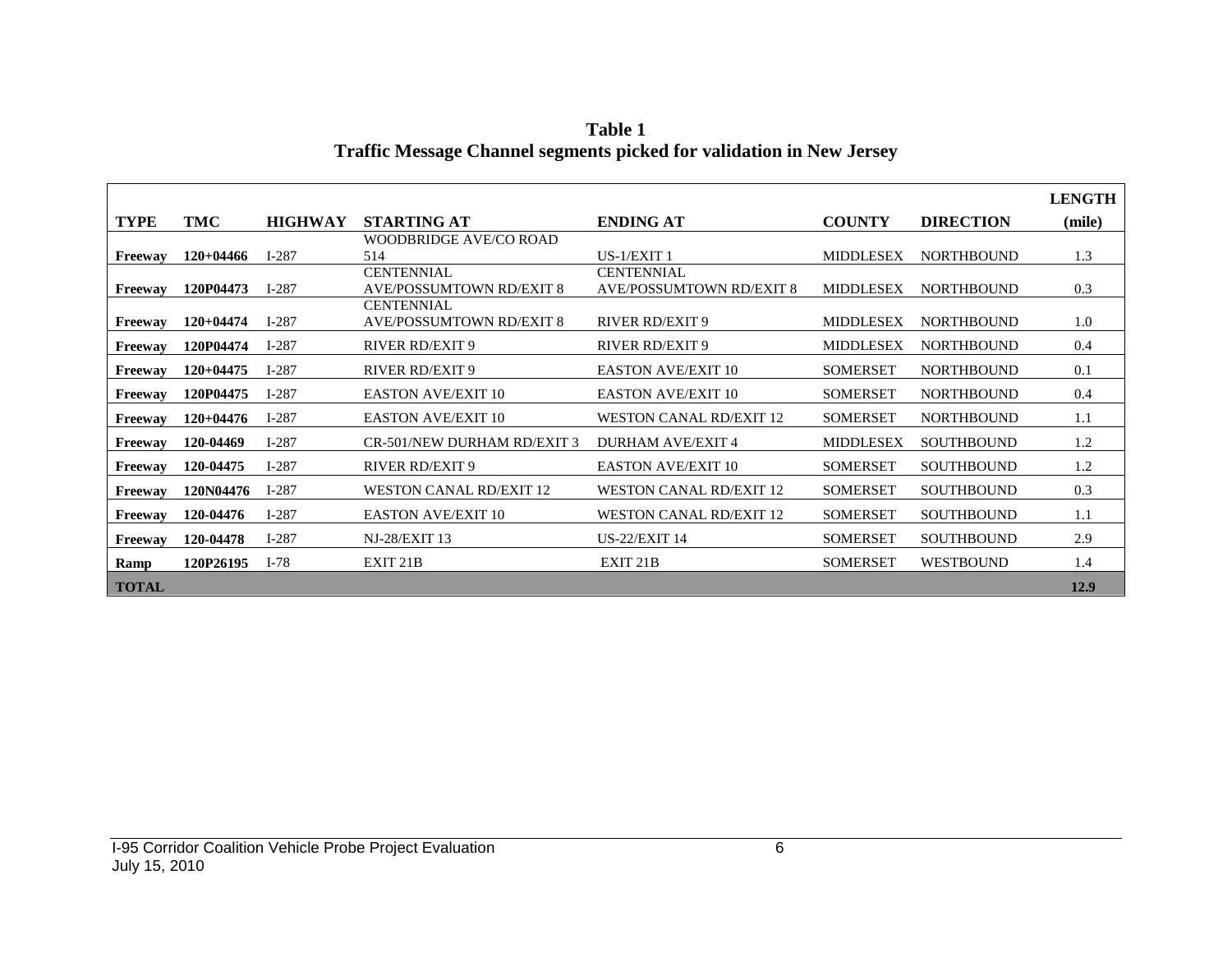**Table 2 TMC segment lengths and distances between sensor deployment locations in the state of New Jersey**

| <b>SEGMENT</b> |             |           |                | <b>STANDARD TMC</b> |                |        |           |                | <b>SENSOR DEPLOYMENT</b> |              |        | <b>ERROR IN</b>                 |
|----------------|-------------|-----------|----------------|---------------------|----------------|--------|-----------|----------------|--------------------------|--------------|--------|---------------------------------|
| <b>TYPE</b>    | <b>TMC</b>  |           | Endpoint $(1)$ |                     | Endpoint $(2)$ | Length |           | Endpoint $(1)$ |                          | Endpoint (2) | Length | <b>SEGMENT</b><br><b>LENGTH</b> |
|                |             | Lat       | Long           | Lat                 | Long           | (mile) | Lat       | Long           | Lat                      | Long         | (mile) | (%)                             |
| Freeway        | $120+04466$ | 40.526167 | $-74.324027$   | 40.529422           | $-74.348526$   | 1.32   | 40.526428 | $-74.326200$   | 40.529367                | $-74.350023$ | 1.28   | $-2.8%$                         |
| Freeway        | 120P04473   | 40.554226 | $-74.483613$   | 40.551736           | $-74.488865$   | 0.33   | 40.553742 | $-74.485118$   |                          |              |        |                                 |
| Freeway        | $120+04474$ | 40.551736 | -74.488865     | 40.543000           | $-74.503920$   | 0.99   |           |                |                          |              |        |                                 |
| Freeway        | 120P04474   | 40.543000 | -74.503920     | 40.539941           | -74.510927     | 0.43   |           |                |                          |              |        |                                 |
| Freeway        | $120+04475$ | 40.539941 | -74.510927     | 40.539523           | -74.513157     | 0.12   |           |                |                          |              |        |                                 |
| Freeway        | 120P04475   | 40.539523 | -74.513157     | 40.539724           | -74.521589     | 0.45   |           |                | 40.539748                | -74.521428   |        |                                 |
| Freeway        | $120+04476$ | 40.539828 | $-74.522221$   | 40.548854           | -74.539536     | 1.12   | 40.539748 | -74.521428     | 40.549173                | -74.539758   | 1.18   | 5.9%                            |
| Freeway        | 120-04469   | 40.556860 | -74.434257     | 40.553085           | -74.413757     | 1.16   | 40.556588 | -74.435440     | 40.553048                | -74.413828   | 1.22   | 5.1%                            |
| Freeway        | 120-04475   | 40.547779 | -74.538822     | 40.539206           | $-74.520021$   | 1.17   |           |                | 40.539162                | $-74.519507$ |        |                                 |
| Freeway        | 120N04476   | 40.551323 | $-74.542306$   | 40.547779           | -74.538822     | 0.31   | 40.551175 | $-74.542300$   |                          |              |        |                                 |
| Freeway        | 120-04476   | 40.565413 | -74.553604     | 40.551323           | -74.542306     | 1.14   | 40.565252 | -74.553585     | 40.551175                | $-74.542300$ | 1.14   | $-0.1\%$                        |
| Freeway        | 120-04478   | 40.593268 | $-74.622025$   | 40.577748           | -74.573243     | 2.92   | 40.591487 | $-74.620618$   | 40.577298                | -74.572750   | 2.82   | $-3.4%$                         |
| Ramp           | 120P26195   | 40.633350 | -74.643287     | 40.644068           | $-74.662994$   | 1.45   | 40.636153 | $-74.644063$   | 40.643645                | -74.655440   | 0.85   | $-41.0%$                        |
| <b>TOTAL</b>   |             |           |                |                     |                | 12.91  |           |                |                          |              |        |                                 |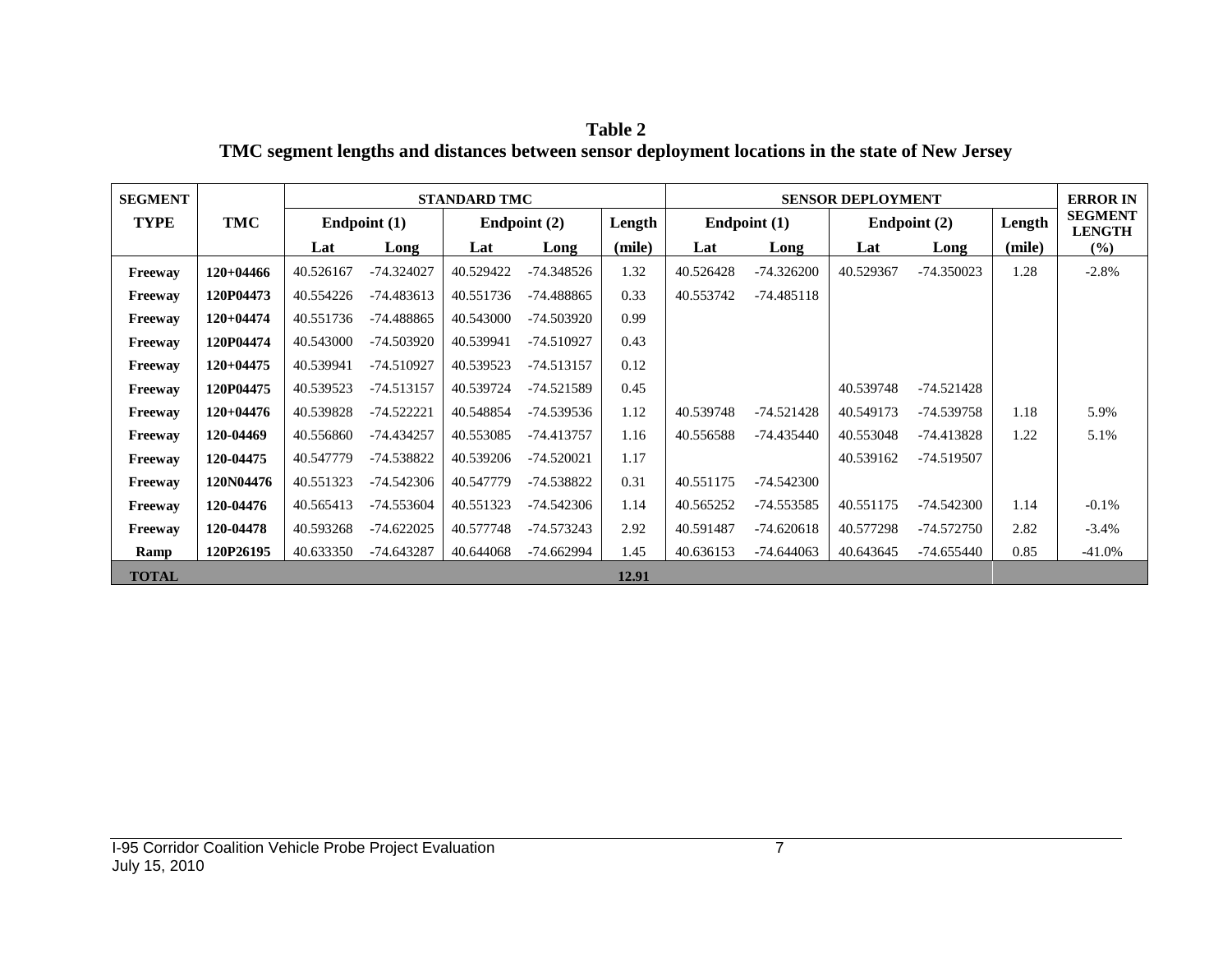**Table 3 Path segments identified for validation in New Jersey**

|              |                              |             |           | <b>STANDARD SEGMENTS INCLUDED</b> |             |           |                                                          |                                      |                 | <b>LENGTH (MILE)</b> |                        |
|--------------|------------------------------|-------------|-----------|-----------------------------------|-------------|-----------|----------------------------------------------------------|--------------------------------------|-----------------|----------------------|------------------------|
| <b>Type</b>  | <b>Validation</b><br>Segment | TMC(1)      | TMC(2)    | TMC(3)                            | TMC(4)      | TMC(5)    | <b>STARTING AT</b>                                       | <b>ENDING AT</b>                     | <b>Standard</b> | <b>Deployment</b>    | <b>Error</b><br>$($ %) |
| Freeway      | $120+04466$                  | 120+04466   |           |                                   |             |           | WOODBRIDGE AVE/CO<br><b>ROAD 514</b>                     | US-1/EXIT 1                          | 1.32            | 1.28                 | $-2.81\%$              |
| Freeway      | $120+04476$                  | $120+04476$ |           |                                   |             |           | <b>EASTON AVE/EXIT 10</b>                                | <b>WESTON CANAL RD</b><br>$/EXIT$ 12 | 1.12            | 1.18                 | 5.94%                  |
| Freeway      | 120-04478                    | 120-04478   |           |                                   |             |           | <b>NJ-28/EXIT 13</b>                                     | <b>US-22/EXIT 14</b>                 | 2.92            | 2.82                 | $-3.38\%$              |
| Freeway      | 120-04476                    | 120-04476   |           |                                   |             |           | <b>EASTON AVE /EXIT 10</b>                               | <b>WESTON CANAL RD</b><br>$/EXIT$ 12 | 1.14            | 1.14                 | $-0.11\%$              |
| Freeway      | 120-04469                    | 120-04469   |           |                                   |             |           | <b>CR-501/NEW DURHAM</b><br>RD/EXIT 3                    | <b>DURHAM AVE/EXIT 4</b>             | 1.16            | 1.22                 | 5.14%                  |
| Freeway      | NJ06-0001                    | 120N04476   | 120-04475 |                                   |             |           | WESTON CANAL RD<br>/EXIT 12                              | <b>EASTON AVE/EXIT 10</b>            | 1.48            | 1.50                 | 1.33%                  |
| Freeway      | NJ06-0002                    | 120P04473   | 120+04474 | 120P04474                         | $120+04475$ | 120P04475 | <b>CENTENNIAL AVE</b><br>/POSSUMTOWN<br><b>RD/EXIT 8</b> | <b>EASTON AVE/EXIT 10</b>            | 2.31            | 2.22                 | $-3.99\%$              |
| Ramp         | 120P26195                    | 120P26195   |           |                                   |             |           | EXIT 21B                                                 | EXIT 21B                             | 1.45            | 0.85                 | $-41.03\%$             |
| <b>TOTAL</b> |                              |             |           |                                   |             |           |                                                          |                                      | 12.91           | 12.21                |                        |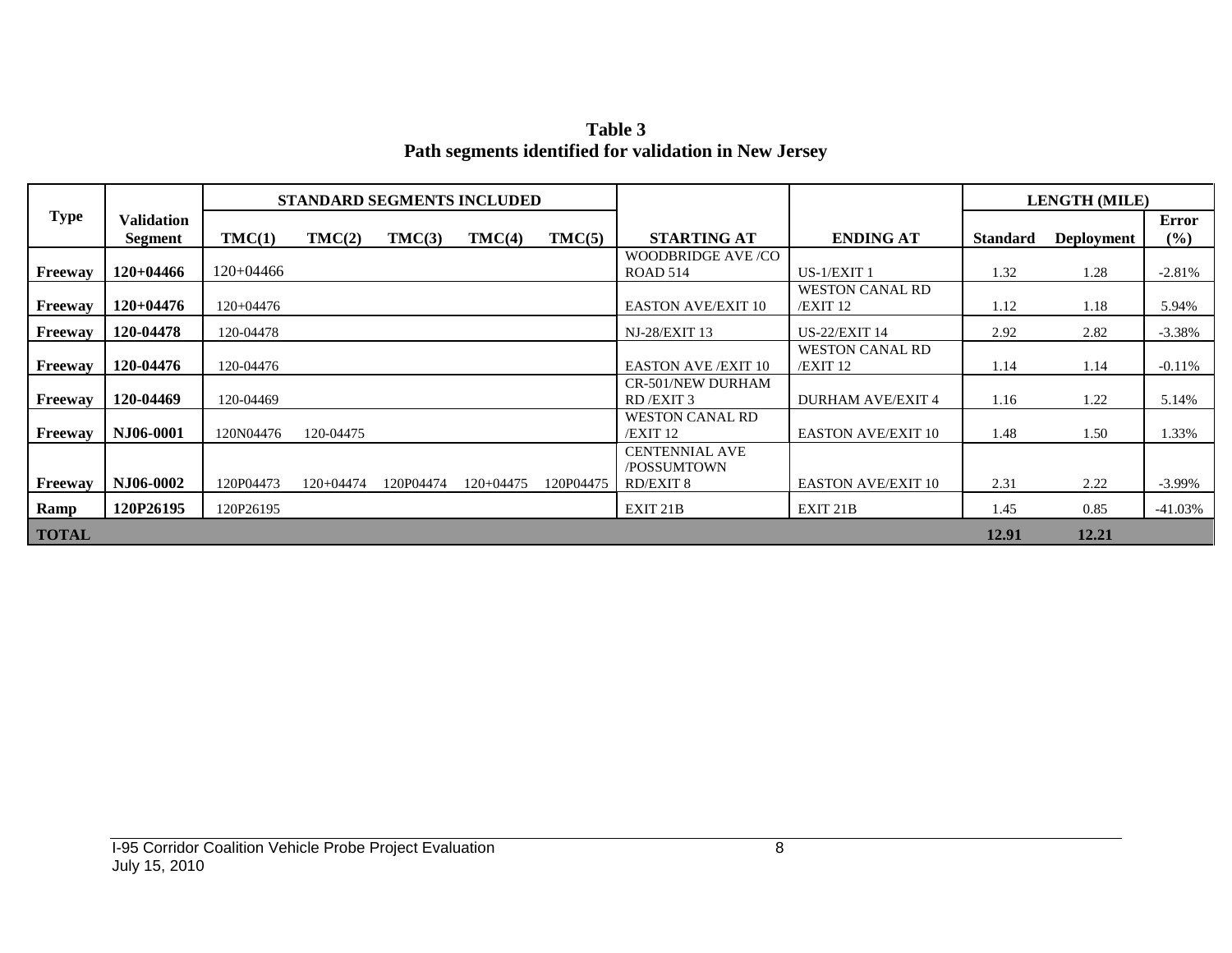#### **Table 4 Data quality measures for freeway segments greater than one mile in New Jersey**

|                                        |                                             | <b>Data Quality Measures for</b>                           |                                             |                                                            |                |  |  |  |
|----------------------------------------|---------------------------------------------|------------------------------------------------------------|---------------------------------------------|------------------------------------------------------------|----------------|--|--|--|
|                                        |                                             | 1.96 SE Band                                               |                                             | <b>Mean</b>                                                |                |  |  |  |
| <b>SPEED</b><br><b>BIN</b><br>$0 - 30$ | <b>Speed</b><br><b>Error</b><br><b>Bias</b> | Average<br><b>Absolute</b><br><b>Speed</b><br><b>Error</b> | <b>Speed</b><br><b>Error</b><br><b>Bias</b> | Average<br><b>Absolute</b><br><b>Speed</b><br><b>Error</b> | No. of<br>Obs. |  |  |  |
|                                        | 1.7                                         | 3.2                                                        | 2.0                                         | 4.1                                                        | 872            |  |  |  |
| $30 - 45$                              | 1.1                                         | 4.0                                                        | 1.9                                         | 6.2                                                        | 588            |  |  |  |
| $45 - 60$                              | 0.2                                         | 1.7                                                        | 1.4                                         | 4.1                                                        | 2095           |  |  |  |
| $60+$                                  | $-2.1$                                      | 2.3                                                        | $-4.0$                                      | 4.9                                                        | 12649          |  |  |  |

### **Table 5**

#### **Percent observations meeting data quality criteria for freeway segments greater than one mile in New Jersey**

|                            |                                                    |                                                         | <b>Data Quality Measures for</b>          |                                                     |                |
|----------------------------|----------------------------------------------------|---------------------------------------------------------|-------------------------------------------|-----------------------------------------------------|----------------|
|                            |                                                    | 1.96 SE Band                                            | Mean                                      |                                                     |                |
| <b>SPEED</b><br><b>BIN</b> | <b>Percentage</b><br>falling<br>inside the<br>band | Percentage<br>falling<br>within 5<br>mph of the<br>band | <b>Percentage</b><br>equal to the<br>mean | <b>Percentage</b><br>within 5<br>mph of the<br>mean | No. of<br>Obs. |
| $0 - 30$                   | 16%                                                | 82%                                                     | 0%                                        | 78%                                                 | 872            |
| $30 - 45$                  | 19%                                                | 69%                                                     | $0\%$                                     | 55%                                                 | 588            |
| $45 - 60$                  | 51%                                                | 89%                                                     | $0\%$                                     | 70%                                                 | 2095           |
| $60+$                      | 41%                                                | 83%                                                     | 0%                                        | 60%                                                 | 12649          |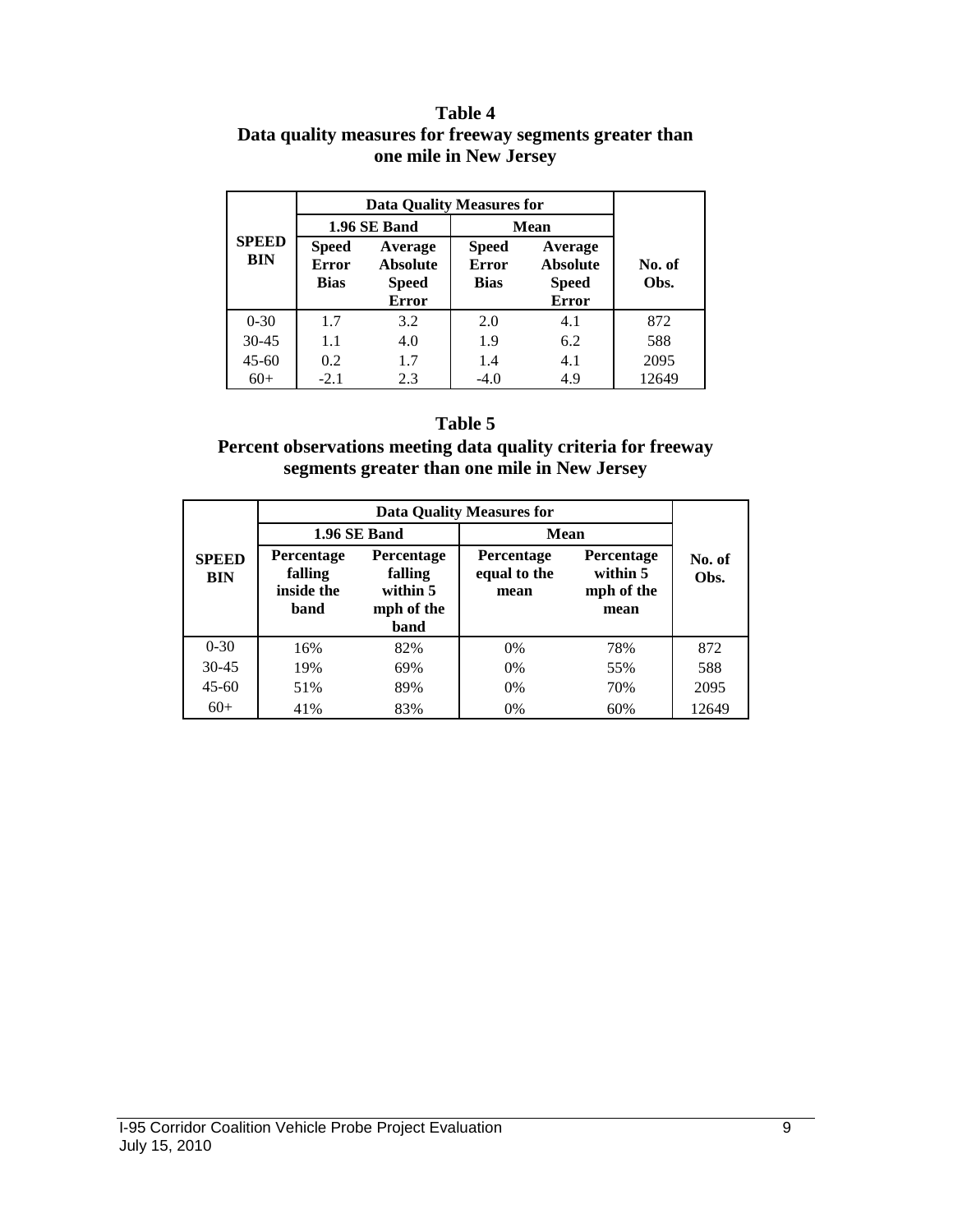|             |                                      |                              |                            |                                             | <b>Data Quality Measures for</b>                           |                                             |                                                            |                |
|-------------|--------------------------------------|------------------------------|----------------------------|---------------------------------------------|------------------------------------------------------------|---------------------------------------------|------------------------------------------------------------|----------------|
|             |                                      |                              |                            |                                             | 1.96 SE Band                                               |                                             | Mean                                                       |                |
| <b>TMC</b>  | <b>Standard</b><br><b>TMC</b> length | <b>Bluetooth</b><br>distance | <b>SPEED</b><br><b>BIN</b> | <b>Speed</b><br><b>Error</b><br><b>Bias</b> | Average<br><b>Absolute</b><br><b>Speed</b><br><b>Error</b> | <b>Speed</b><br><b>Error</b><br><b>Bias</b> | Average<br><b>Absolute</b><br><b>Speed</b><br><b>Error</b> | No. of<br>Obs. |
|             |                                      |                              | $0 - 30$                   | 1.5                                         | 2.5                                                        | 1.6                                         | 3.2                                                        | 121            |
| $120+04466$ | 1.31                                 | 1.28                         | 30-45                      | 3.7                                         | 8.7                                                        | 7.8                                         | 15.3                                                       | $16*$          |
|             |                                      |                              | $45 - 60$                  | 0.0                                         | 1.0                                                        | 0.6                                         | 2.8                                                        | 582            |
|             |                                      |                              | $60+$                      | $-1.9$                                      | 2.1                                                        | $-3.9$                                      | 4.7                                                        | 1732           |
|             |                                      |                              | $0 - 30$                   | 4.7                                         | 5.9                                                        | 6.2                                         | 7.7                                                        | 83             |
| $120+04476$ | 1.12                                 | 1.18                         | 30-45                      | 1.3                                         | 3.3                                                        | 1.9                                         | 4.7                                                        | 239            |
|             |                                      |                              | $45 - 60$                  | 0.6                                         | 2.0                                                        | $2.0\,$                                     | 4.3                                                        | 335            |
|             |                                      |                              | $60+$                      | $-0.9$                                      | 1.4                                                        | $-1.9$                                      | 3.4                                                        | 1870           |
|             |                                      |                              | $0 - 30$                   | 1.0                                         | 2.3                                                        | 1.1                                         | 2.8                                                        | 183            |
| 120-04469   | 1.18                                 | 1.22                         | 30-45                      | 3.0                                         | 5.5                                                        | 3.3                                         | 6.8                                                        | $21*$          |
|             |                                      |                              | 45-60                      | 0.5                                         | 1.6                                                        | 2.3                                         | 4.4                                                        | 227            |
|             |                                      |                              | $60+$                      | $-2.4$                                      | 2.6                                                        | $-4.6$                                      | 5.6                                                        | 2155           |
|             |                                      |                              | $0 - 30$                   | 3.3                                         | 4.7                                                        | 3.6                                         | 5.6                                                        | 56             |
| 120-04476   | 1.14                                 | 1.14                         | $30 - 45$                  | $-0.7$                                      | 4.0                                                        | $-1.0$                                      | 5.4                                                        | 149            |
|             |                                      |                              | $45 - 60$                  | $-0.9$                                      | 2.8                                                        | $-0.4$                                      | 5.2                                                        | 195            |
|             |                                      |                              | $60+$                      | $-2.4$                                      | 2.5                                                        | $-4.7$                                      | 5.4                                                        | 2151           |
|             |                                      |                              | $0 - 30$                   | 1.4                                         | 3.6                                                        | 1.5                                         | 4.5                                                        | 86             |
| 120-04478   | 2.91                                 | 2.82                         | 30-45                      | 3.7                                         | 6.7                                                        | 7.4                                         | 12.5                                                       | $26*$          |
|             |                                      |                              | $45 - 60$                  | $0.1\,$                                     | 3.2                                                        | 4.1                                         | 8.3                                                        | 41             |
|             |                                      |                              | $60+$                      | $-3.0$                                      | 3.1                                                        | $-5.3$                                      | 5.7                                                        | 1796           |
|             |                                      |                              | $0 - 30$                   | 2.5                                         | 3.6                                                        | 3.2                                         | 5.0                                                        | 40             |
| NJ06-0001   | 1.48                                 | 1.5                          | 30-45                      | $0.5\,$                                     | 2.6                                                        | $1.1\,$                                     | 4.7                                                        | 83             |
|             |                                      |                              | $45 - 60$                  | $0.7\,$                                     | 1.8                                                        | 2.0                                         | 4.2                                                        | 613            |
|             |                                      |                              | $60+$                      | $-0.7$                                      | 1.3                                                        | $-1.3$                                      | 3.2                                                        | 1465           |
|             |                                      |                              | $0 - 30$                   | $1.1\,$                                     | 2.9                                                        | 1.2                                         | 3.7                                                        | 303            |
| NJ06-0002   | 2.32                                 | 2.22                         | 30-45                      | 3.1                                         | 6.3                                                        | 6.6                                         | 11.0                                                       | 54             |
|             |                                      |                              | $45 - 60$                  | $-0.5$                                      | 2.6                                                        | 1.3                                         | 6.2                                                        | 102            |
|             |                                      |                              | $60+$                      | $-2.9$                                      | 2.9                                                        | $-5.5$                                      | 5.9                                                        | 1480           |

**Table 6 Data quality measures for individual freeway validation segments greater than one mile in the state of New Jersey**

\*Results in the specified row may not be reliable due to small number of observations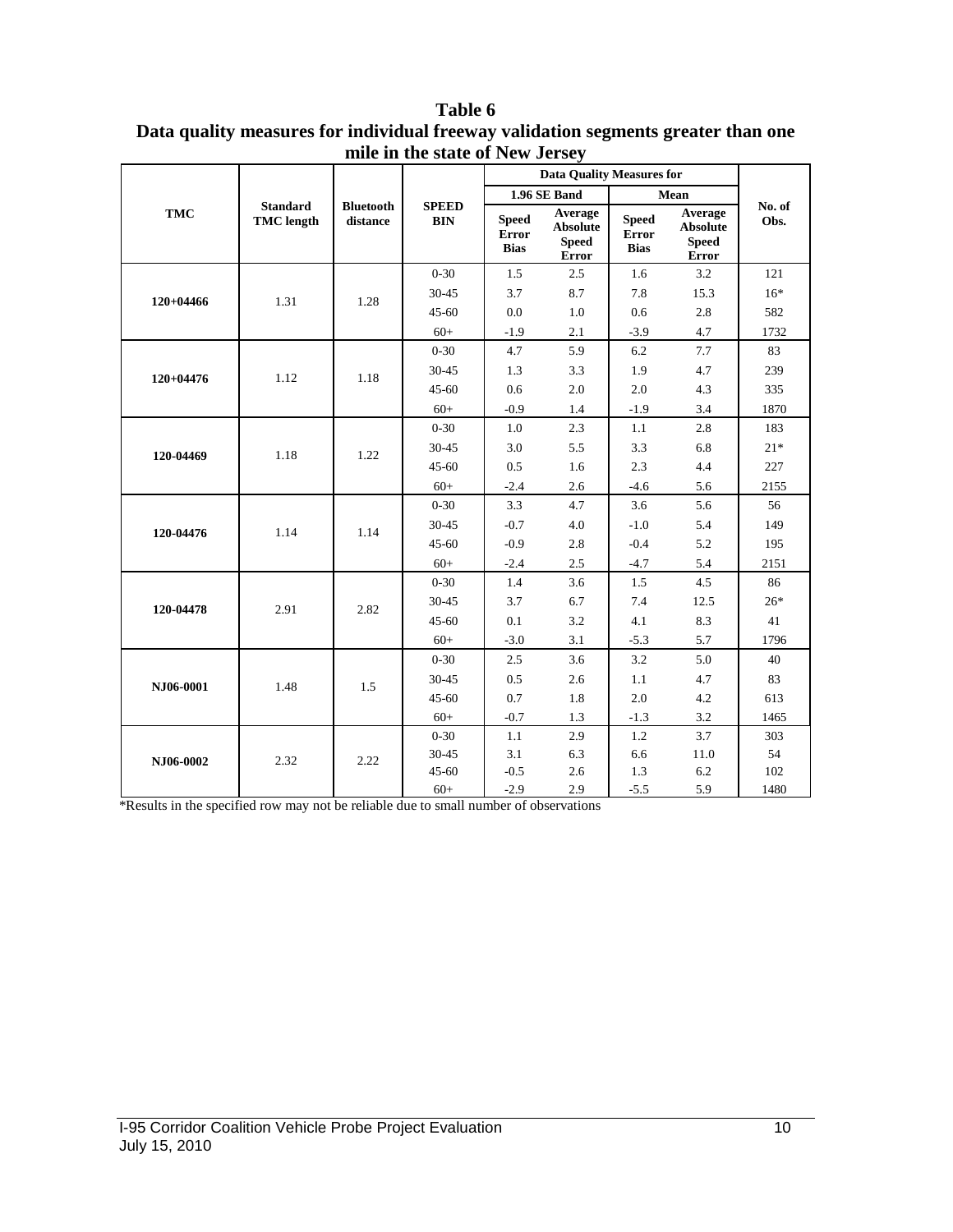#### **Data Quality Measures for 1.96 SE Band Mean Speed Error Bias Average Absolute Speed Error Speed Error Speed Error Bias Average Absolute SPEED BIN SPEED BIN Speed Error No. of TMC No.**   $\frac{6}{6}$ **Obs. % falling falling**   $\frac{6}{6}$ **No. No. falling falling % within within within within No. inside inside 5 mph 5 mph equal equal 5 mph 5 mph the the of the of the to the to the of the of the band band band band mean mean mean mean** 0-30 19 16% 105 87% 0 0% 99 82% 121 30-45 0 0% 5 31% 0 0% 0 0% 16\* **120+04466** 45-60 402 69% 559 96% 0 0% 497 85% 582 60+ 694 40% 1502 87% 0 0% 1070 62% 1732 0-30 9 11% 47 57% 0 0% 40 48% 83 30-45 48 20% 178 74% 0 0% 158 66% 239 **120+04476** 45-60 131 39% 288 86% 0 0% 231 69% 335 60+ 947 51% 1734 93% 0 0% 1445 77% 1870 0-30 26 14% 163 89% 0 0% 158 86% 183 30-45 2 10% 10 48% 0 0% 10 48% 21\* **120-04469** 45-60 125 55% 200 88% 0 0% 142 63% 227 60+ 855 40% 1716 80% 6 0% 1139 53% 2155 0-30 7 13% 41 73% 0 0% 35 63% 56 30-45 27 18% 105 70% 0 0% 86 58% 149 **120-04476** 45-60 75 38% 151 77% 0 0% 108 55% 195 60+ 869 40% 1718 80% 0 0% 1180 55% 2151 0-30 18 21% 67 78% 0 0% 64 74% 86 30-45 5 19% 12 46% 0 0% 7 27% 26\* **120-04478** 45-60 19 46% 32 78% 0 0% 17 41% 41 60+ 535 30% 1381 77% 0 0% 901 50% 1796 0-30 10 25% 28 70% 0 0% 26 65% 40 30-45 22 27% 65 78% 0 0% 51 61% 83 **NJ06-0001** 45-60 260 42% 544 89% 0 0% 417 68% 613 60+ 796 54% 1350 92% 1 0% 1164 79% 1465 0-30 54 18% 264 87% 0 0% 255 84% 303 30-45 8 15% 30 56% 0 0% 14 26% 54 **NJ06-0002**  45-60 52 51% 82 80% 0 0% 56 55% 102 60+ 542 37% 1107 75% 0 0% 694 47% 1480

#### **Table 7 Observations meeting data quality criteria for individual freeway validation segments greater than one mile in the state of New Jersey**

\*Results in the specified row may not be reliable due to small number of observations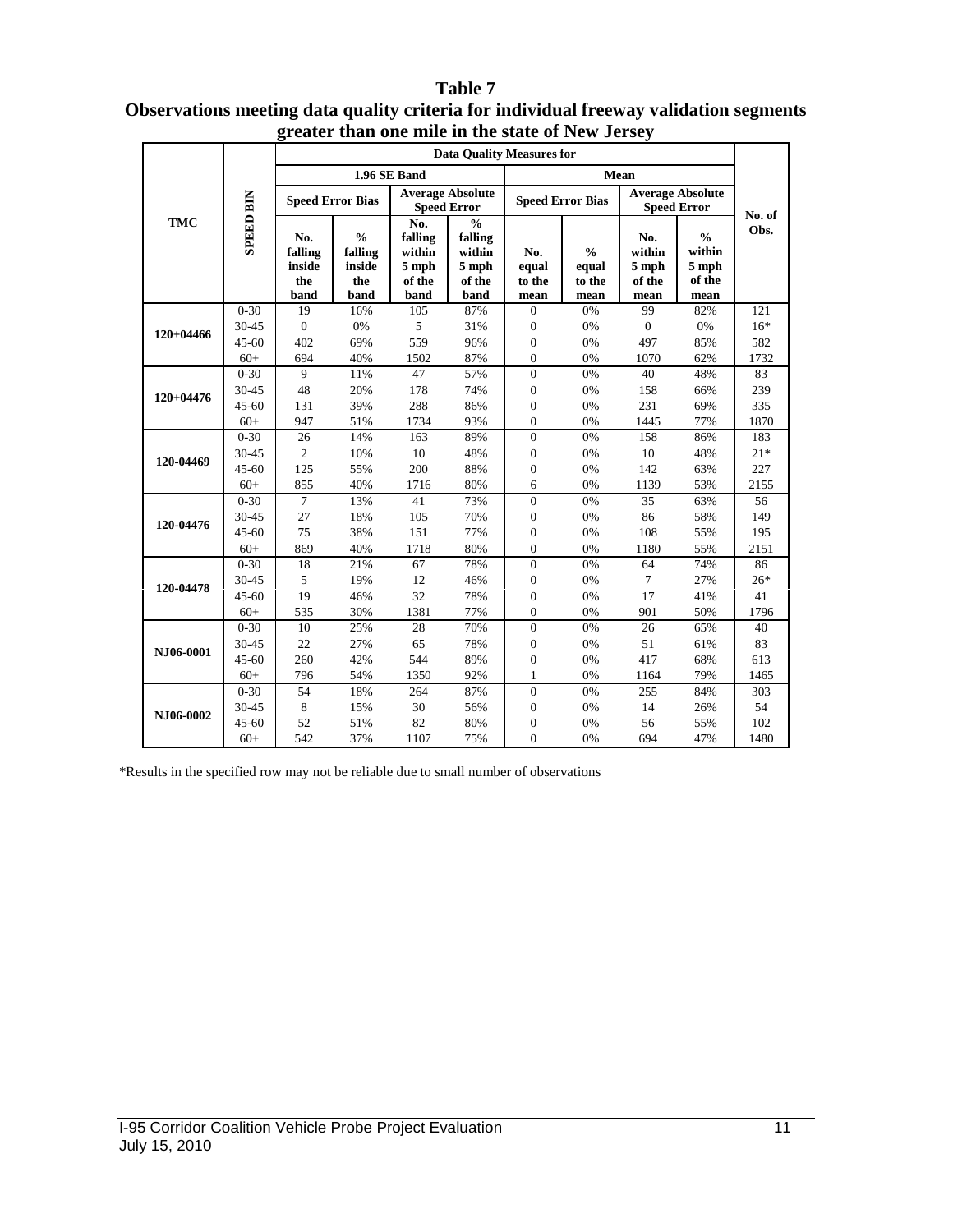

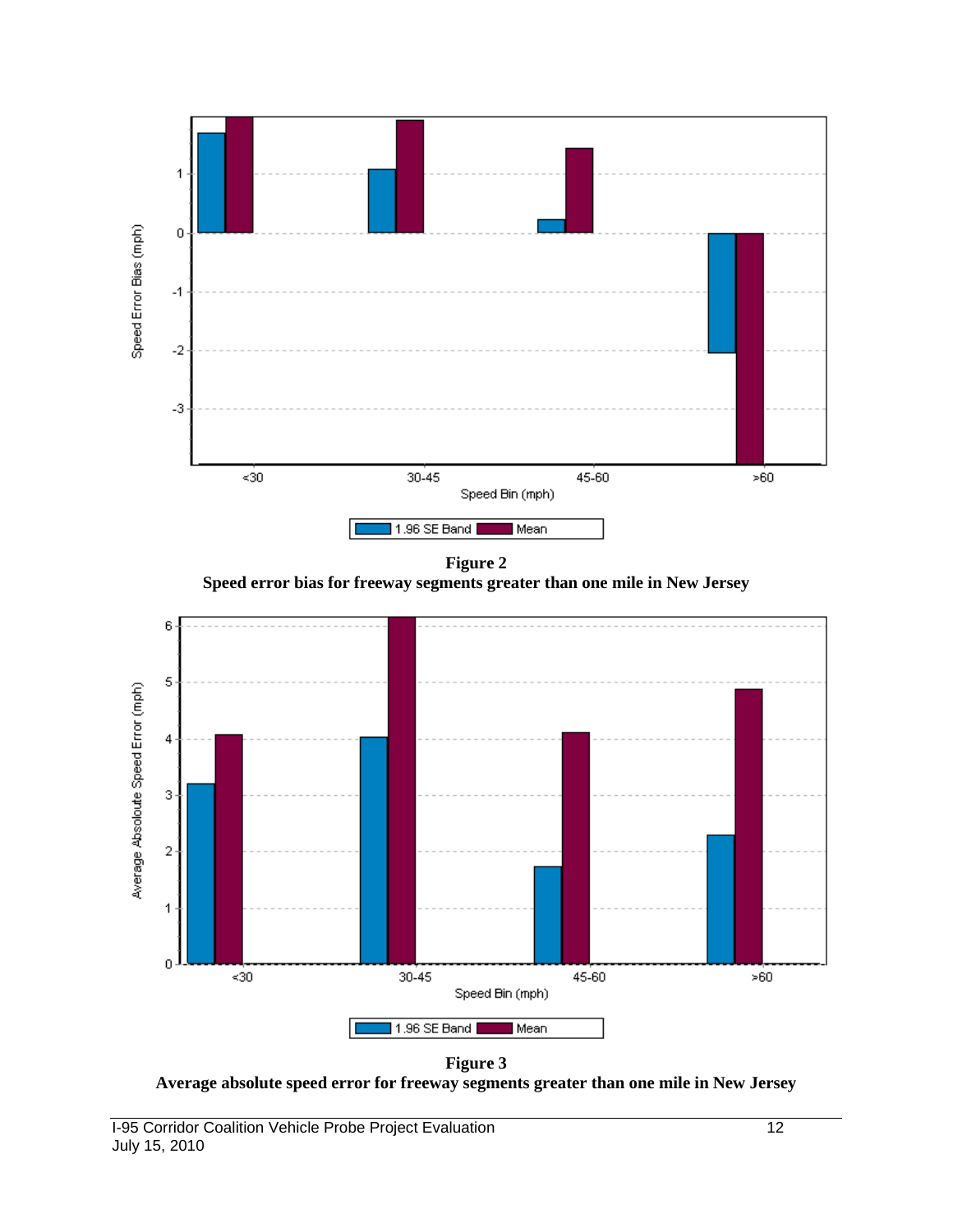## *Analysis of Results for a Freeway Ramp Segment*

Table 8 summarizes the data quality measures obtained as a result of comparison between Bluetooth and all reported INRIX speeds on a freeway ramp segment considered in this round of validations. In all speed bins, INRIX data meets the data quality measures set forth in the contract when errors are measured as a distance from the 1.96 times the standard error band. However, note that in speed bins below 45 mph the comparison results may not be reliable due to small number of observations.

Table 9 shows the percentage of the time intervals that fall within 5 mph of the SEM band and the mean for each speed bin for this freeway ramp segment in New Jersey.

Figures 4 and 5 show the speed error biases for different speed bins, and the average absolute speed errors for this freeway ramp segment in New Jersey, respectively. These figures correspond to Table 8.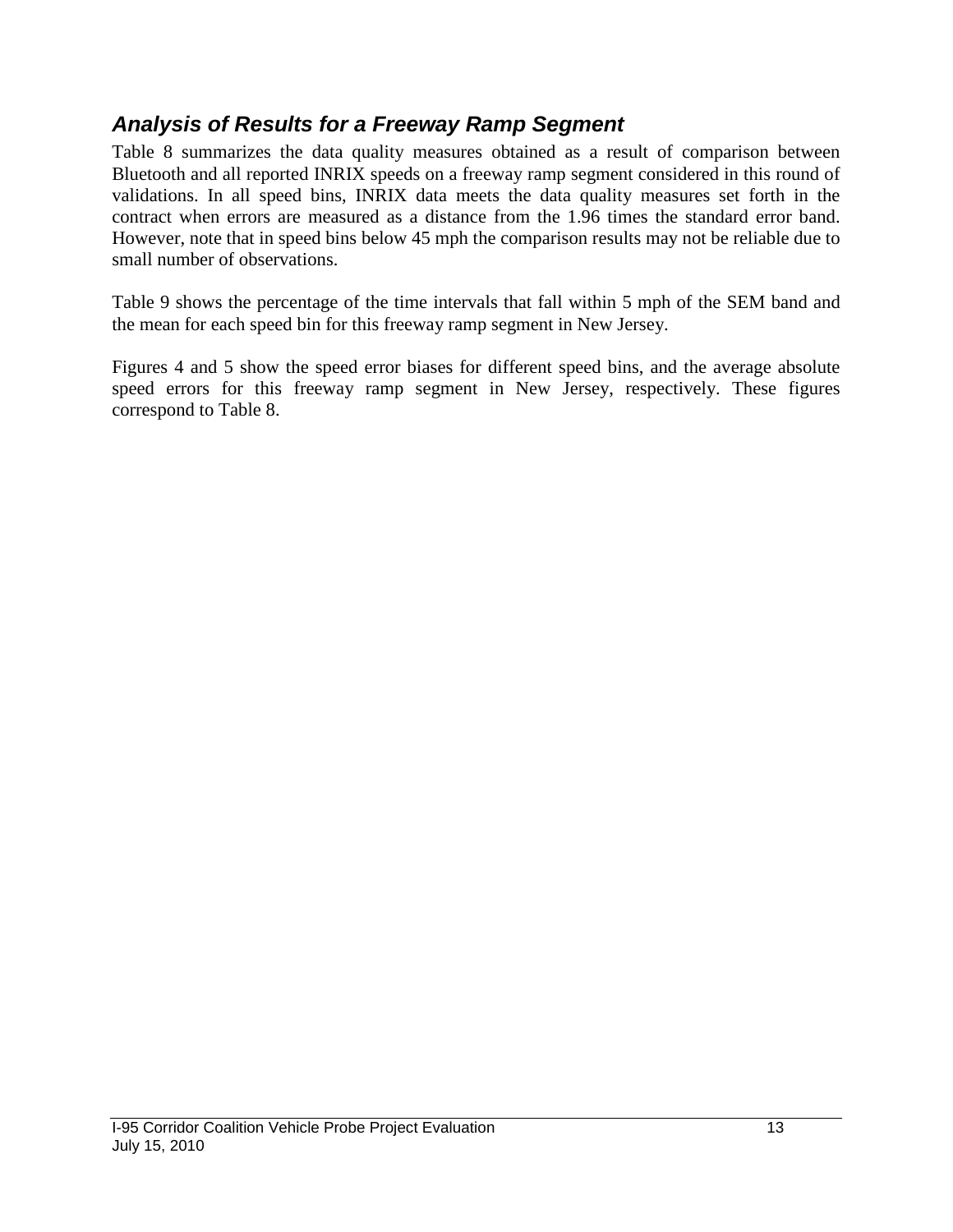| <b>Table 8</b> |  |
|----------------|--|
|----------------|--|

|  | Data quality measures for individual freeway ramp segment in the state of New Jersey |  |  |  |  |  |
|--|--------------------------------------------------------------------------------------|--|--|--|--|--|
|  |                                                                                      |  |  |  |  |  |
|  |                                                                                      |  |  |  |  |  |

|           |                 |                              |                     |                                      | Data Quality Measures for                                  |                                             |                                                            |                |  |
|-----------|-----------------|------------------------------|---------------------|--------------------------------------|------------------------------------------------------------|---------------------------------------------|------------------------------------------------------------|----------------|--|
|           | <b>Standard</b> |                              |                     | <b>1.96 SE Band</b>                  |                                                            |                                             | Mean                                                       |                |  |
| TMC       | TMC<br>length   | <b>Bluetooth</b><br>distance | <b>SPEED</b><br>BIN | <b>Speed</b><br>Error<br><b>Bias</b> | Average<br><b>Absolute</b><br><b>Speed</b><br><b>Error</b> | <b>Speed</b><br><b>Error</b><br><b>Bias</b> | Average<br><b>Absolute</b><br><b>Speed</b><br><b>Error</b> | No. of<br>Obs. |  |
|           |                 | 0.85                         | $0 - 30$            | 1.1                                  | 5.2                                                        | 0.8                                         | 6.9                                                        | $14*$          |  |
| 120P26195 | 1.45            |                              | $30-45$             | $-4.6$                               | 5.8                                                        | $-4.0$                                      | 12.9                                                       | $5*$           |  |
|           |                 |                              | $45 - 60$           | 0.0                                  | 1.8                                                        | 1.8                                         | 4.5                                                        | 667            |  |
|           |                 |                              | $60+$               | $-2.5$                               | 2.5                                                        | $-4.3$                                      | 5.0                                                        | 1589           |  |

\*Results in the specified row may not be reliable due to small number of observations

**Table 9 Observations meeting data quality criteria for individual freeway ramp segment in the state of New Jersey**

|           |           |                                         |                                                   |                                                     | Data Quality Measures for                                     |                                |                                          |                                          |                                                    |                |
|-----------|-----------|-----------------------------------------|---------------------------------------------------|-----------------------------------------------------|---------------------------------------------------------------|--------------------------------|------------------------------------------|------------------------------------------|----------------------------------------------------|----------------|
|           |           |                                         |                                                   | 1.96 SE Band                                        |                                                               |                                | Mean                                     |                                          |                                                    |                |
|           | BIN       |                                         | <b>Speed Error Bias</b>                           |                                                     | <b>Average Absolute</b><br><b>Speed Error</b>                 |                                | <b>Speed Error Bias</b>                  |                                          | <b>Average Absolute</b><br><b>Speed Error</b>      |                |
| TMC       | SPEED     | No.<br>falling<br>inside<br>the<br>band | $\frac{0}{0}$<br>falling<br>inside<br>the<br>band | No.<br>falling<br>within<br>5 mph<br>of the<br>band | $\frac{0}{0}$<br>falling<br>within<br>5 mph<br>of the<br>band | No.<br>equal<br>to the<br>mean | $\frac{0}{0}$<br>equal<br>to the<br>mean | No.<br>within<br>5 mph<br>of the<br>mean | $\frac{0}{0}$<br>within<br>5 mph<br>of the<br>mean | No. of<br>Obs. |
|           | $0 - 30$  | $\Omega$                                | 0%                                                | 8                                                   | 57%                                                           | $\Omega$                       | 0%                                       | 7                                        | 50%                                                | $14*$          |
| 120P26195 | 30-45     | $\overline{c}$                          | 40%                                               | 3                                                   | 60%                                                           | $\Omega$                       | 0%                                       |                                          | 20%                                                | $5*$           |
|           | $45 - 60$ | 384                                     | 58%                                               | 598                                                 | 90%                                                           | 4                              | 1%                                       | 460                                      | 69%                                                | 667            |
|           | $60+$     | 903                                     | 57%                                               | 1349                                                | 85%                                                           | $\Omega$                       | 0%                                       | 1098                                     | 69%                                                | 1589           |

\*Results in the specified row may not be reliable due to small number of observations